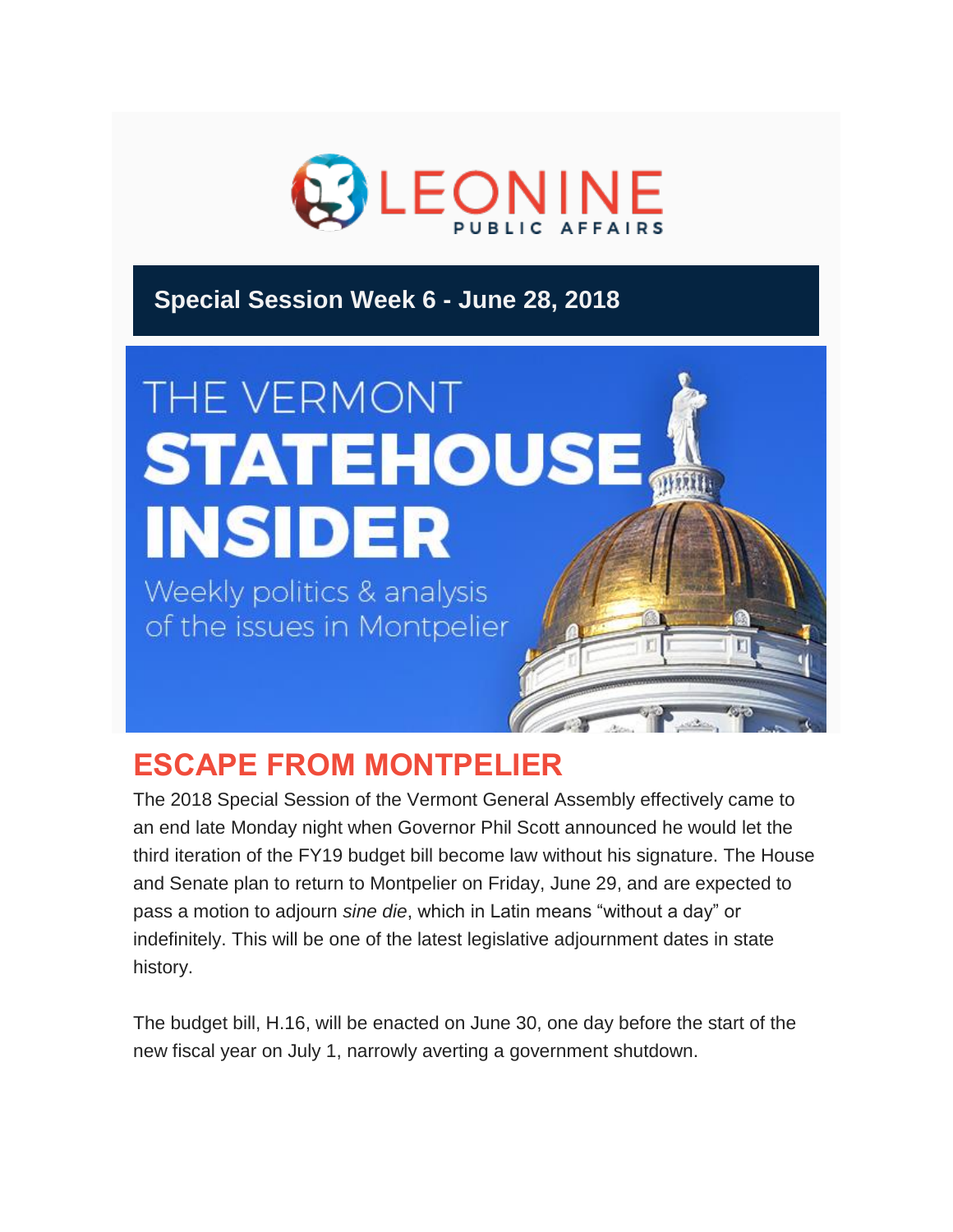The final budget bill is a mixed bag in terms of who can claim victory. By letting the budget become law without his signature, Scott has agreed to a 4.5 cent increase in the non-residential property tax rate. This move violates his "no new tax" pledge, and in a statement earlier in the week the governor laid blame for the increase at the feet of legislative leaders saying he had no choice but to allow the bill to become law to avert a government shutdown. This theme will be part of the mantra for the governor and Republican candidates during the upcoming campaign.

Legislative leaders had to make their own share of compromises, including using more "one-time money" to buy down the property tax rates than they would have liked. Democrats have continually said the governor's desire to use one-time money to pay for ongoing expenses is fiscally irresponsible because it creates a hole in the Education Fund in future years. Both sides will tout the nearly \$30 million in personal income tax cuts that protect Vermonters from unanticipated state income tax hikes that would otherwise kick in due to changes in federal tax laws.

The political twists, turns and drama of the special session in some ways overshadow the policy compromises in the final budget. Democratic leaders will no doubt be emboldened by the outcome and if Governor Scott, Senate President Tim Ashe and Speaker Mitzi Johnson are all re-elected it will be interesting to see if and how the political dynamics have changed next year.

The campaign season will get underway in earnest once the legislature adjourns the special session. This is when the ban on lawmakers and statewide officials receiving campaign contributions from lobbyists and their employers will be lifted. It remains to be seen how the budget standoff will play out with voters during the election. At the beginning of the standoff it was hard to believe many Vermonters were paying attention - what with the June sunshine - but by the end lawmakers from all parties were saying they were hearing from constituents on the impasse. Democrats have fielded far more candidates for the House than the Republicans, and with deep blue concern in Vermont for what is going on in Washington there is a chance the Democrats could return with a supermajority in the House. There will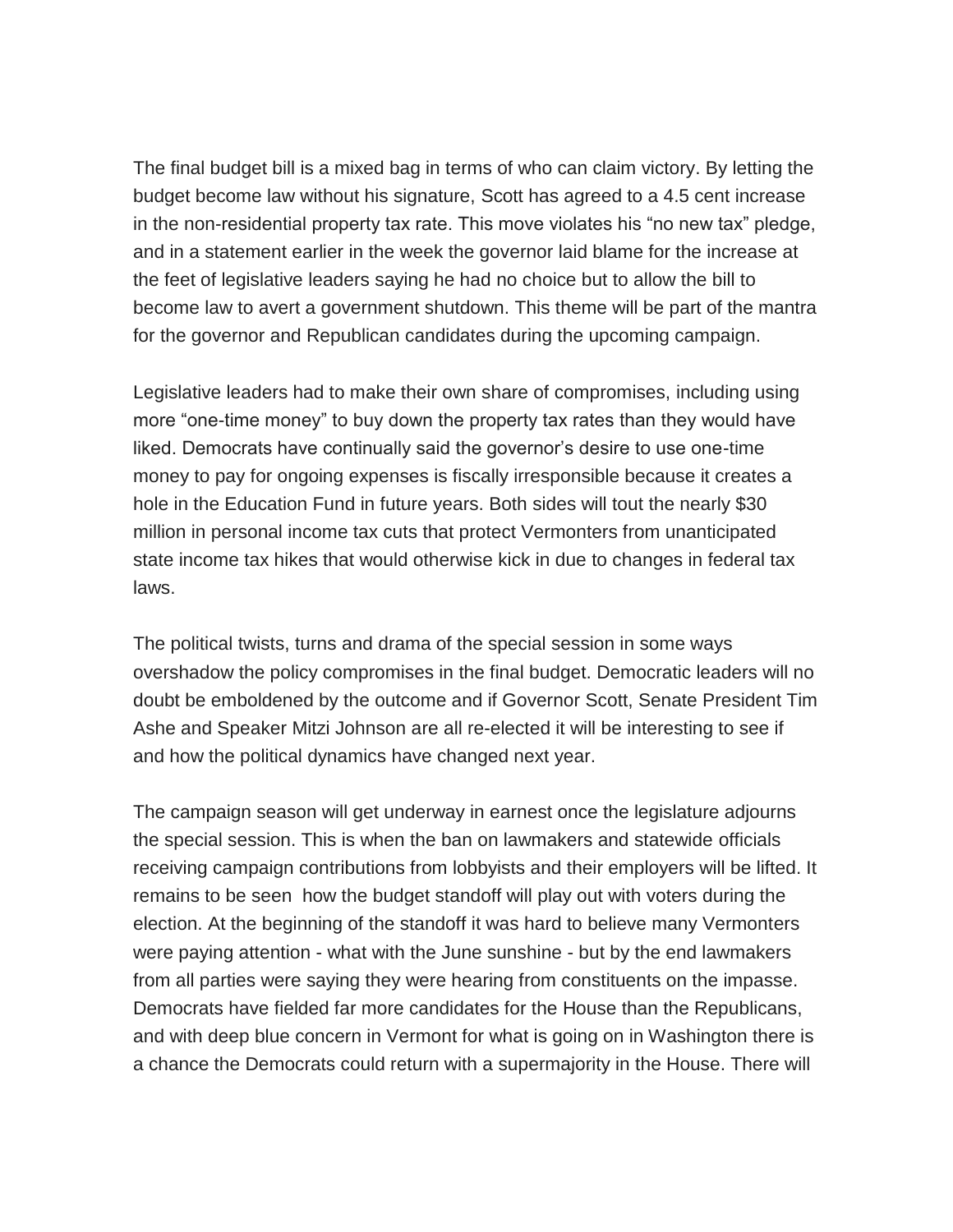be a fair amount of committee leadership turnover in the House as well with five long-term chairs retiring.

All said, the 2019 legislative session will surely come with some interesting new dynamics. For now, everyone is ready for some time away from the statehouse. Thanks for following along with us this session and look for some special campaign editions of this newsletter in the fall.

Happy summer!

#### **BUDGET**

The final version of the FY2019 budget bill, H.16, is essentially the same as the two previous budget bills that Governor Scott vetoed, H.924 from the regular session and H.13 from the special session. Additionally, H.16 is like H.13 in that not only does it make the appropriations needed to fund state government, it also contains the same provisions from the main tax bill from the regular session, H.911. These provisions are designed to offset the tax increases Vermonters would otherwise experience because of changes made to the federal tax code in December 2017.

However, there are key differences between H.16 and the previous vetoed bills:

- It sets the average residential property tax rate at \$1.500, which is the same as H.13, but lower than the \$1.526 rate set in H.911 during the regular session. By setting the rate at \$1.500, H.13 accomplishes the Governor's goal of there being no increase in the average residential property tax rate from FY2018.
- It sets the average non-residential tax rate at  $$1.580$ , which is one cent lower than the rate established in the previous bills (but still 4.5 cents higher than the rate the Governor wanted).
- It dedicates \$15 million toward paying down teacher retirement obligations which is what the Democrats were pushing for during the impasse. This is \$900,000 more than the amount dedicated to this purpose in H.13.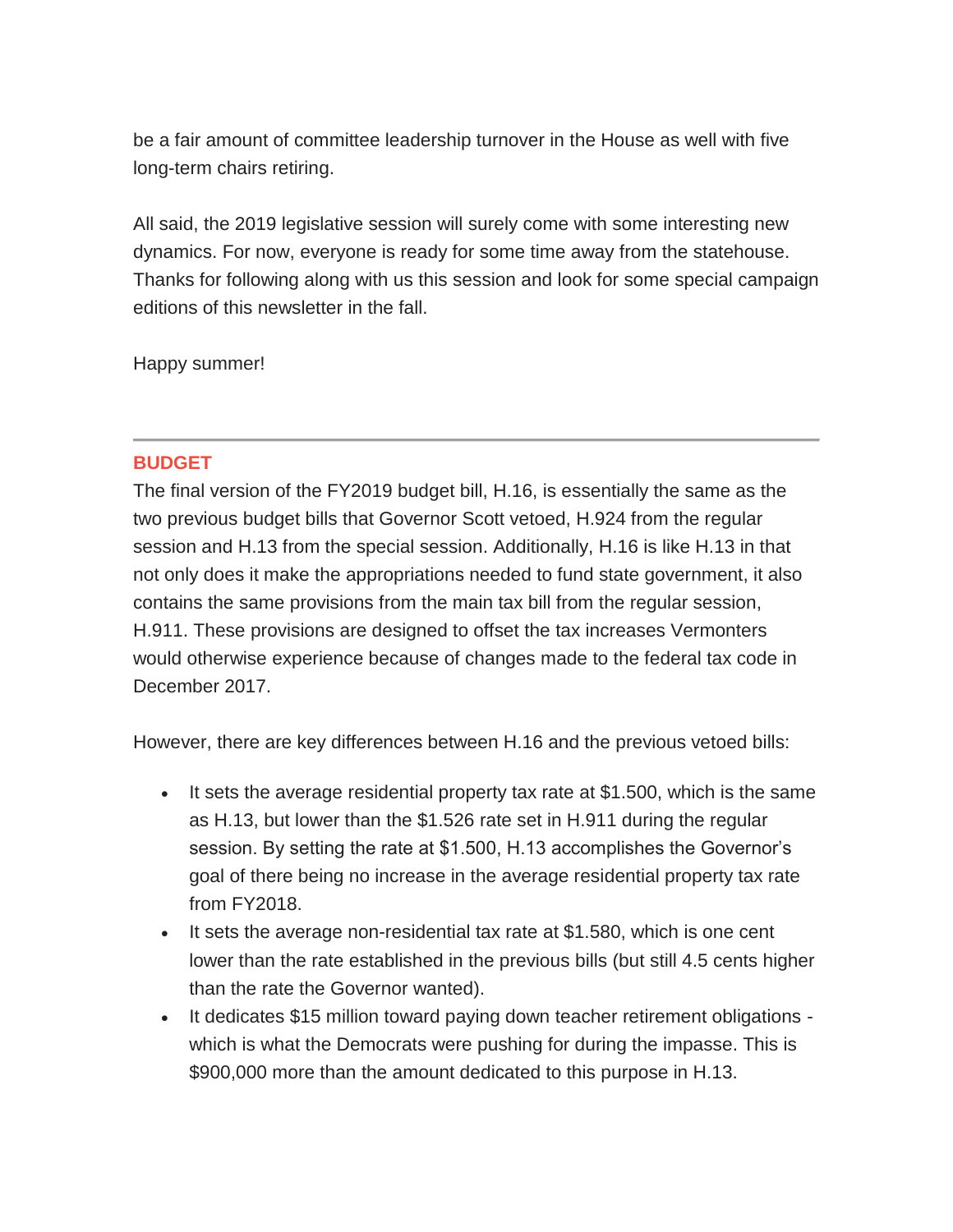- It amends the statute requiring the legislature to annually set two key variables in the education funding formula—the property dollar equivalent yield and the income dollar equivalent yield. These changes mean that unless the legislature determines otherwise those yields are to be the same as in the previous fiscal year.
- It creates a Commission on Public School Employee Health Benefits to determine, on a single statewide basis, the allocation of premium expenses and out of pocket health care costs between school districts and publicschool employees. Those allocations will no longer be negotiated on a district by district basis. Instead, they will be determined by a 10-person panel, with five members appointed by the Vermont School Boards Association and five members appointed by labor organizations. A majority of each 5-person group has to agree on the allocations in order for them to be adopted. Significantly, it prohibits teachers from striking or school boards from imposing a contract over the allocation of premium and out-of-pocket costs.

### **BILLS PASSED BY BOTH CHAMBERS**

[H.7](https://legislature.vermont.gov/assets/Documents/2018.1/Docs/Bills/H-0007/H-0007%20As%20Passed%20by%20Both%20House%20and%20Senate%20Unofficial.pdf%C2%A0) - An act relating to creating the Department of Liquor and Lottery and the Board of Liquor and Lottery

- Governor signed on June 19
- [H.8](https://legislature.vermont.gov/assets/Documents/2018.1/Docs/Bills/H-0008/H-0008%20As%20Passed%20by%20Both%20House%20and%20Senate%20Unofficial.pdf%C2%A0) An act relating to boards and commissions
	- Governor signed on June 19
- [H.9](https://legislature.vermont.gov/assets/Documents/2018.1/Docs/Bills/H-0009/H-0009%20As%20Passed%20by%20Both%20House%20and%20Senate%20Unofficial.pdf) An act relating to the fair repair of consumer electronic devices
	- Governor signed on June 22
- [H.10](https://legislature.vermont.gov/assets/Documents/2018.1/Docs/Bills/H-0010/H-0010%20As%20Passed%20by%20Both%20House%20and%20Senate%20Unofficial.pdf) An act relating to transportation network companies